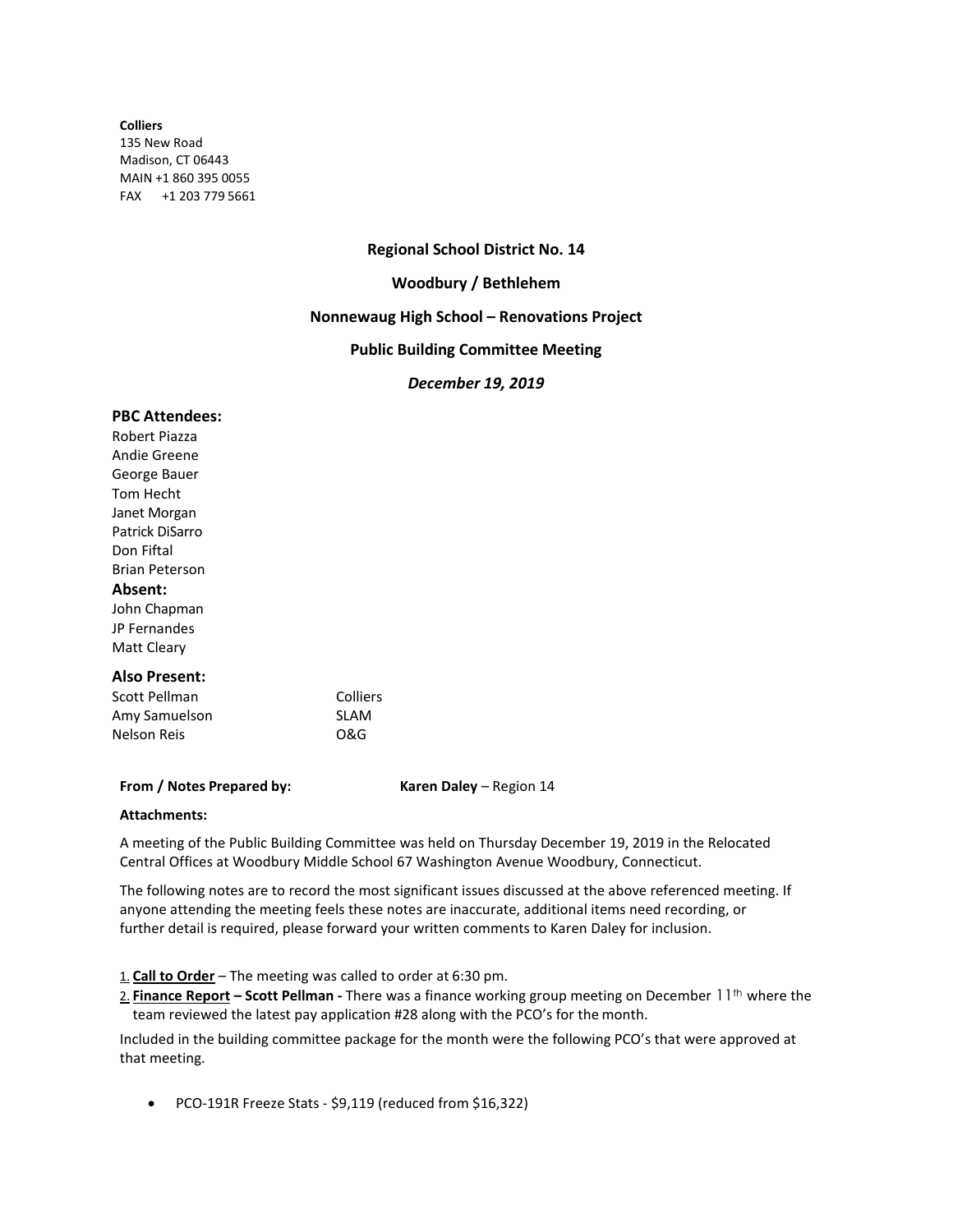- PCO-204 Career Center movable glass wall framing \$8,678
- PCO-205 Art room wall protection \$2,893
- PCO-206 Art room faucet and sprayer \$1,040
- PCO-207 FP tank storage alarm \$4,303
- PCO-208 Added FA devices multiple locations \$6,370
- PCO-211 Added Smoke detectors at pits of elevators \$4,929 To be taken from the GMP contingency.
- An updated contingency status report was provided for the committee's review. The PCO's listed above are being processed and the status report updated once they are finalized. The project has expended \$2,034,880 in construction and owner's contingency and there are pending issues or Owner improvements that total an additional \$1,418,633 these number include athletic improvements bleachers and lighting and \$200,000 for AV equipment additions.
- The current available contingency for the High School is approximately \$102,000 assuming all the pending issues or betterments are accepted. The available contingency for the Central Office project is approximately \$620,000. We are still trying to determine the final bonding costs which are not included in the numbers above and could be an additional \$150,000., the District needs to review comments from the State to finalize, Colliers has contacted the state for comments on issued State Change orders, State close out will also affect the Bonding period.
- Working on ineligible list. Colliers working on change orders. Went over eligible numbers and budget.

## **3.OPM Report – Scott Pellman reported on the following:**

- **a.** Project Update
	- The district is still waiting for testing results from tests taken on 10-31 and 11-14, results are expected by Monday, December 22<sup>nd</sup>. A plan will be developed by RD Lemay and submitted to the State in early January. On December 3<sup>rd</sup> Carbon Filters were added to the drinking fountains and a quick test showed no copper detected. Plan will be submitted to the State when test results come back.
	- Colliers and the construction team continue to meet with the administration on a weekly basis to coordinate the ongoing construction. It appears that the construction team has turned the corner on heating issues and are tracking individual temperature complaints with the administration. Additional heating components will be powered up over the winter break. There was a meeting last week to start to review site logistics for the potential installation of Bleachers and Field Lighting. If approved by the committee the installation will take place after the main project is completed and potential construction oversight costs are being reviewed. The girl's locker room has dragged behind the boy's locker room but is substantially complete, some work remains in the area but a TCO has been issued. The temporary storage boxes down by the fields have been emptied and PE materials have been moved back into the facility. If bleachers are approved, it should not affect the close out with the State because they are not reimbursable.
	- The team is starting to plan for the administrative move into the new area administration area which is scheduled for the end of January. Coordination meetings are being scheduled for early January to discuss and plan the move.
	- The storage rooms below the Central Office will need to be emptied along with the relocation of technology staff while the final phase of work is implemented. We are reviewing a move of these materials to the Middle School with Mike Molzon and will be coordinating the relocation of technology staff to the ISS room which is being completed over the winter break.
	- Amy will provide an update on lighting and bleacher design as part of her report.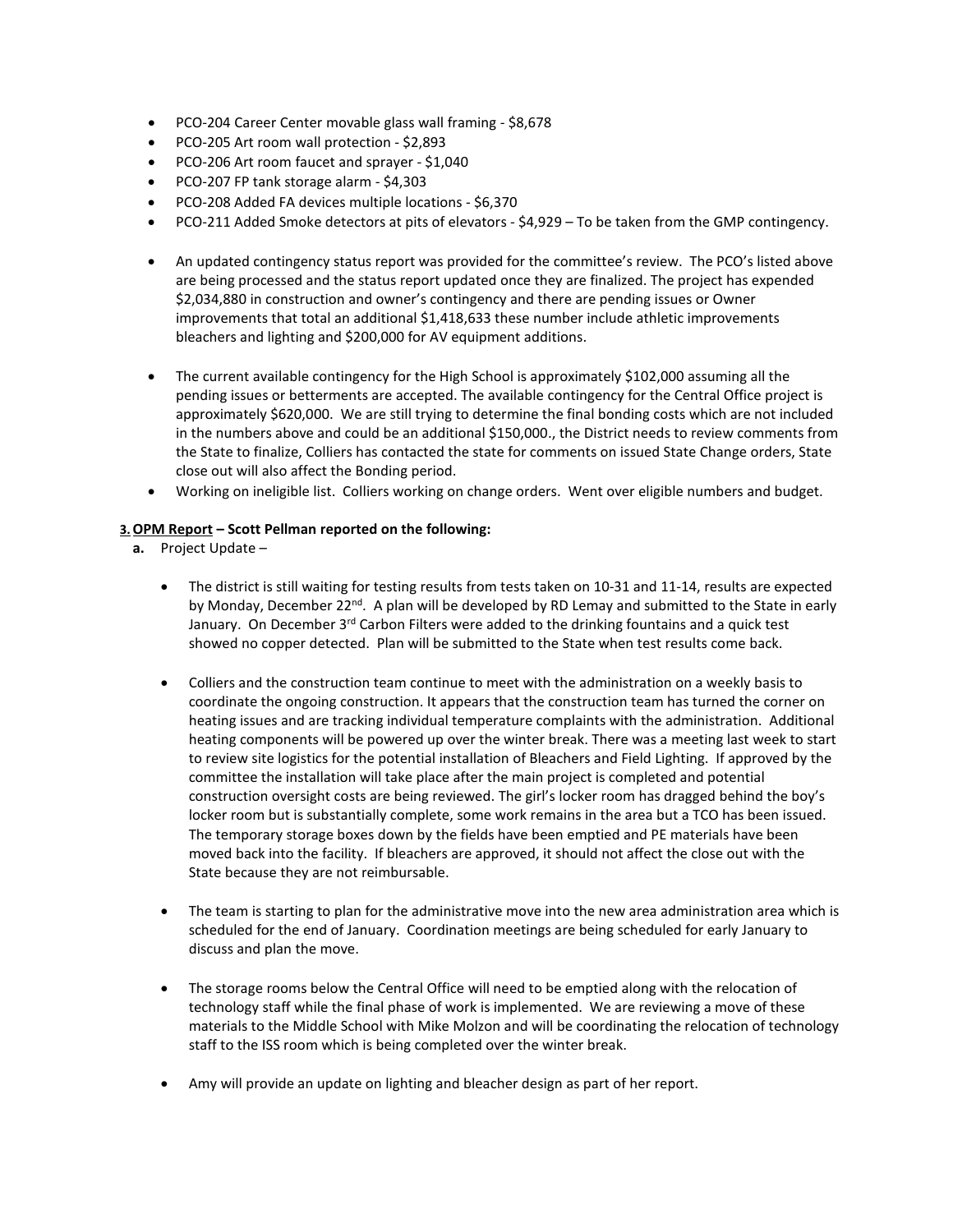• Nelson Reis will comment on construction progress during his report.

## **PCO reviews –**

PCO reviews – The following have been reviewed and are recommended for payment:

**PCO-181R** – Roof over elevator #2 - \$18,042

**George Bauer made a motion that the public building committee approve PCO – 181R dated 10/9/2019 to rehabilitate the existing roof over elevator #2 in the amount of \$18,042. Seconded by Tom Hecht- All in favor-Unanimous- Passed**

**PCO-209** – DOA9 Access- \$43,469 – Provides a safer process for maintenance and repairs to remove the old ductwork.

**George Bauer made a motion that the public building committee approve PCO – 209 dated 12/10/2019 for Ductwork modifications to DOA#9 in the amount of \$43,469. Seconded by Tom Hecht. All in favor-Unanimous- Passed**

**PCO-210** – Temp power and second shift superintendent allowance - \$20,000 – CM Contingency

**George Bauer made a motion that the public building committee approve PCO – 210 dated 12/10/2019 to increase the CM allowance for second shift supervision and temporary power to the trailer in the amount of \$20,000 as a zero-cost change order to be applied to the GMP Contingency. Seconded by Tom Hecht - All in favor-Unanimous- Passed**

**PCO-212** – For louver framing and 2 new louvers at gym penthouse, art room modifications, kiln ductwork, temp heating to library, smoke detectors in basement and storefront closure in conference room 1104 - \$12,278 – CM GMP Contingency

**George Bauer made a motion that the public building committee approve PCO – 212 dated 12/11/2019 for louver framing and 2 new louvers at gym penthouse, art room modifications, kiln ductwork, temp heating to library, and smoke detectors in basement, storefront closure in conference room 1104 in the amount of \$12,278 as a zero-cost change order to be applied to the GMP Contingency. Seconded by Tom Hecht - All in favor-Unanimous- Passed**

### **Application for Payment #28**

**George Bauer made a motion that the public building committee approve the O&G Pay Application No 28 for the period from November 1 to November 30, 2019 in the amount of \$774,244. Seconded by Tom Hecht - All in favor-Unanimous- Passed**

The following PCO's are not ready for approval but should be discussed.

### **Architect update** – Amy Samuelson

- Lights and Bleachers Update looking into cost, process and procedures. Pricing is in progress by O&G. Light fixtures need to be check to be sure there is no spillover onto neighbors. Pricing should be in for the next PBC meeting. Numbers will be broken down into three sections, Bleachers, Lights and the gravel turn around. These additions should not require a hearing for Wetlands Committee but will require one for Planning and Zoning Committee. Site logistics plan will be submitted to avoid disturbing the new infrastructure.
- Worked with Pam Sordi for digital signage locations.